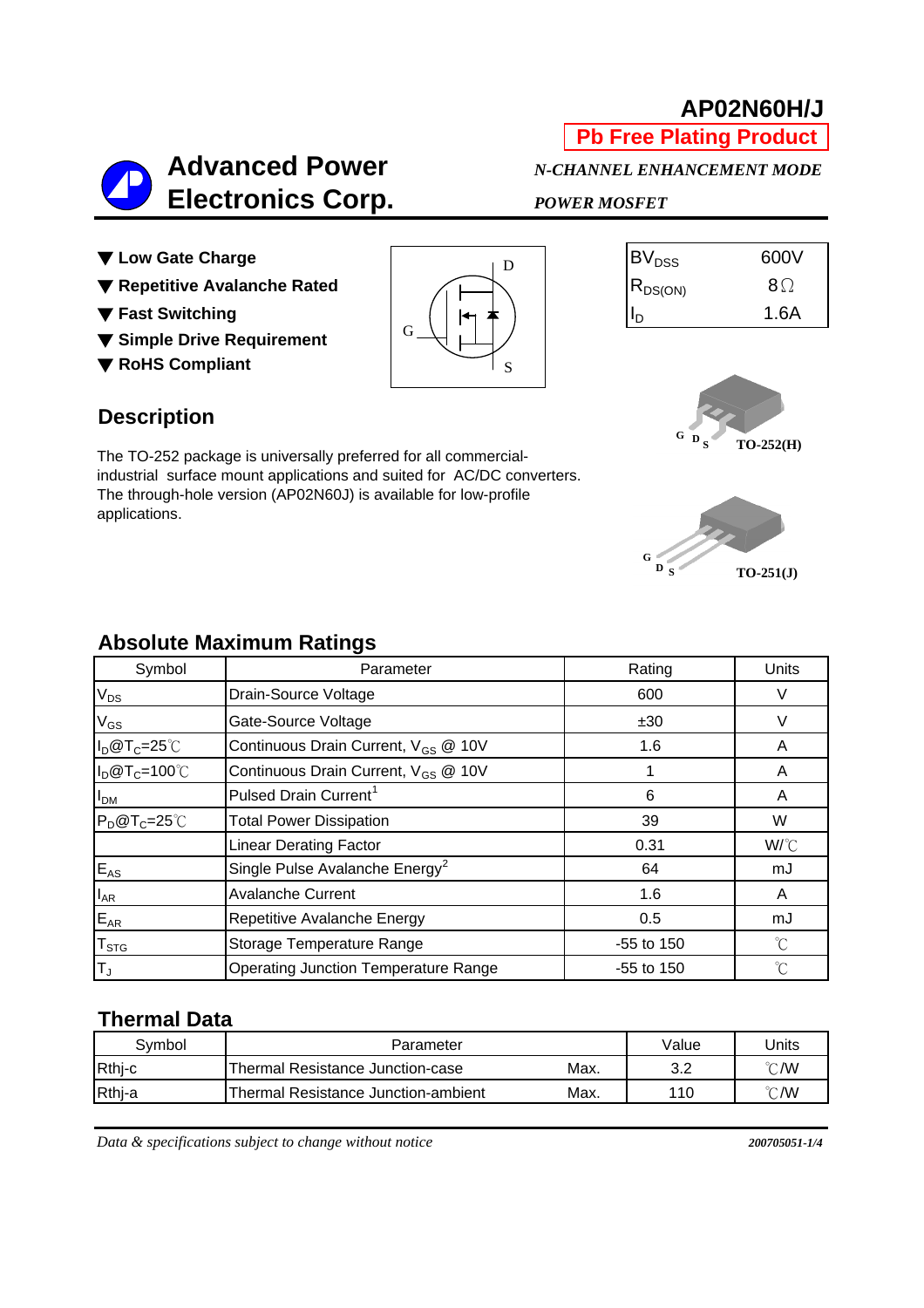

# Electrical Characteristics@T<sub>j</sub>=25<sup>°</sup>C(unless otherwise specified)

| Symbol                                                      | Parameter                                            | <b>Test Conditions</b>                                   | Min. | Typ.            | Max.                     | Units  |
|-------------------------------------------------------------|------------------------------------------------------|----------------------------------------------------------|------|-----------------|--------------------------|--------|
| <b>BV<sub>DSS</sub></b>                                     | Drain-Source Breakdown Voltage                       | V <sub>GS</sub> =0V, I <sub>D</sub> =250uA               | 600  |                 |                          | $\vee$ |
| $\Delta\,\mathrm{BV}_{\mathrm{DSS}}/\,\Delta\,\mathrm{T_j}$ | Breakdown Voltage Temperature Coefficient            | Reference to $25^{\circ}$ C, $I_{D} = 1 \text{mA}$       | -    | 0.6             | $\overline{\phantom{a}}$ | V/°C   |
| $R_{DS(ON)}$                                                | Static Drain-Source On-Resistance                    | $V_{GS}$ =10V, I <sub>D</sub> =1A                        |      |                 | 8                        | Ω      |
| $V_{GS(th)}$                                                | Gate Threshold Voltage                               | V <sub>DS</sub> =V <sub>GS</sub> , I <sub>D</sub> =250uA | 2    |                 | 4                        | $\vee$ |
| $g_{fs}$                                                    | Forward Transconductance                             | $V_{DS}$ =10V, $I_{D}$ =1A                               |      | 0.2             | -                        | S      |
| $I_{DSS}$                                                   | Drain-Source Leakage Current (T <sub>i</sub> =25°C)  | $V_{DS}$ =600V, $V_{GS}$ =0V                             |      |                 | 10                       | uA     |
|                                                             | Drain-Source Leakage Current (T <sub>i</sub> =150°C) | V <sub>DS</sub> =480V <sub>.</sub> V <sub>GS</sub> =0V   |      |                 | 100                      | uA     |
| $I_{GSS}$                                                   | Gate-Source Leakage                                  | $V_{GS} = \pm 30V$                                       |      |                 | ±100                     | nA     |
| $\mathsf{Q}_{\mathsf{g}}$                                   | Total Gate Charge <sup>3</sup>                       | $ID=1.6A$                                                |      | 14              | 20                       | nC     |
| $\mathsf{Q}_{\mathsf{gs}}$                                  | Gate-Source Charge                                   | $V_{DS} = 480V$                                          |      | $\mathbf{2}$    | $\blacksquare$           | nC     |
| $\mathbf{Q}_{\text{gd}}$                                    | Gate-Drain ("Miller") Charge                         | $V_{GS}$ =10V                                            | -    | 8.5             | $\blacksquare$           | nC     |
| $t_{d(on)}$                                                 | Turn-on Delay Time <sup>3</sup>                      | $VDD=300V$                                               |      | 9.5             |                          | ns     |
| $t_r$                                                       | <b>Rise Time</b>                                     | $ID=1.6A$                                                |      | 12 <sub>2</sub> |                          | ns     |
| $t_{d(\text{off})}$                                         | Turn-off Delay Time                                  | $R_G$ =10 $\Omega$ , $V_{GS}$ =10V                       |      | 21              |                          | ns     |
| $t_f$                                                       | Fall Time                                            | $R_D = 150 \Omega$                                       |      | 9               |                          | ns     |
| $C_{\text{iss}}$                                            | Input Capacitance                                    | $V_{GS} = 0V$                                            |      | 155             | 240                      | pF     |
| $C_{\rm oss}$                                               | <b>Output Capacitance</b>                            | $V_{DS} = 25V$                                           |      | 27              |                          | pF     |
| $C_{\text{rss}}$                                            | Reverse Transfer Capacitance                         | $f=1.0$ MHz                                              |      | 14              |                          | pF     |

## **Source-Drain Diode**

| Svmbol   | Parameter                       | Test Conditions            | Min. | Typ. | Max. | Units |
|----------|---------------------------------|----------------------------|------|------|------|-------|
| $V_{SD}$ | Forward On Voltage <sup>3</sup> | $I_S = 1.6A, V_{GS} = 0V$  |      |      | 1.5  |       |
| $t_{rr}$ | <b>Reverse Recovery Time</b>    | $I_s = 1.6A, V_{GS} = 0V,$ |      | 360  |      | ns    |
| $Q_{rr}$ | Reverse Recovery Charge         | $dl/dt = 100A/\mu s$       |      | 1970 |      | nС    |

### **Notes:**

1.Pulse width limited by safe operating area.

2.Starting T<sub>j</sub>=25<sup>°</sup>C , V<sub>DD</sub>=50V , L=50mH , R<sub>G</sub>=25 $\Omega$  , I<sub>AS</sub>=1.6A.

3.Pulse width  $\leq$ 300us, duty cycle  $\leq$ 2%.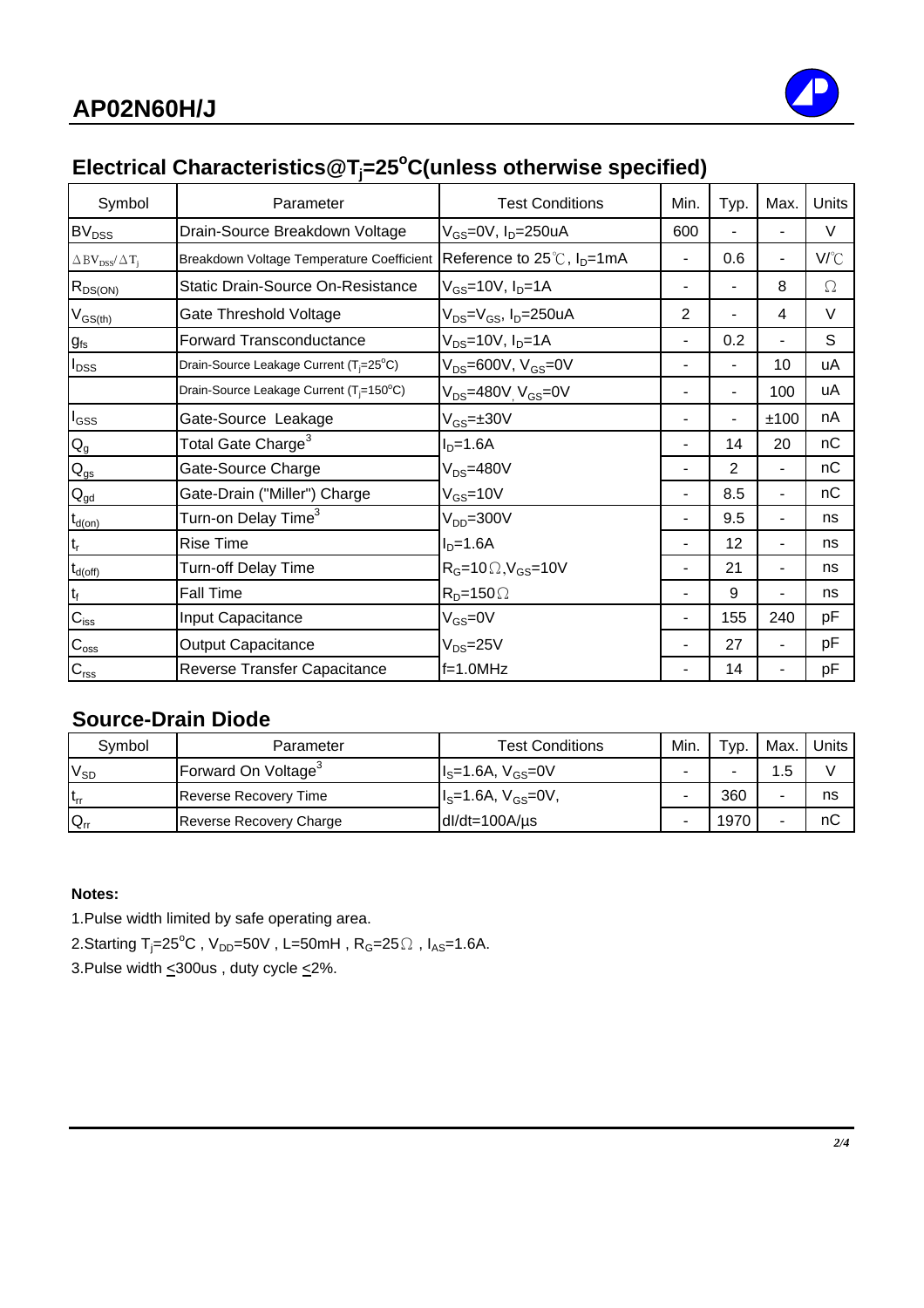





**Fig 3. Normalized BV**<sub>DSS</sub> v.s. Junction Fig 4. Normalized On-Resistance  **Temperature v.s. Junction Temperature**





 **Fig 1. Typical Output Characteristics Fig 2. Typical Output Characteristics**





Fig 5. Forward Characteristic of Fig 6. Gate Threshold Voltage v.s. **Reverse Diode Junction Temperature**